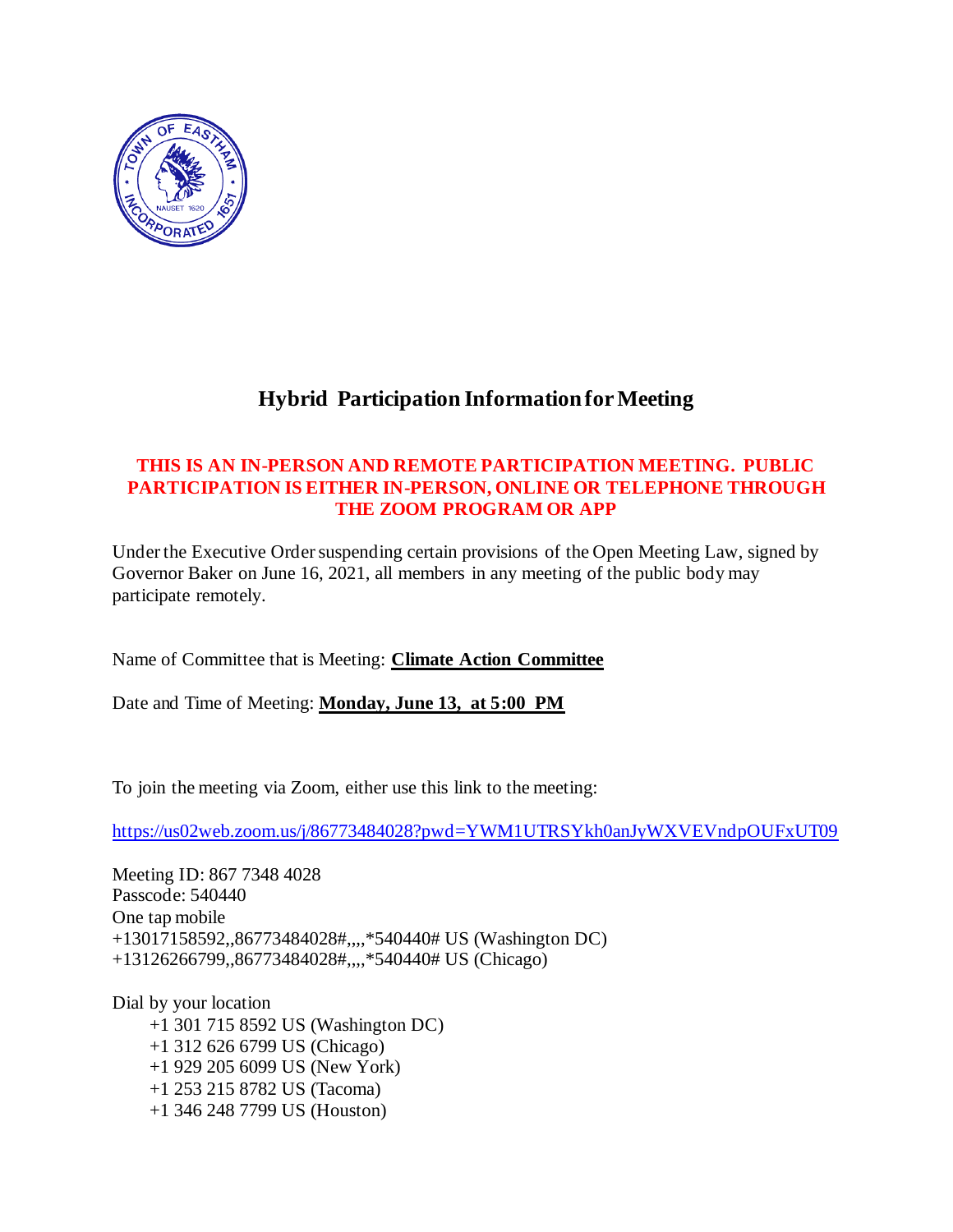+1 669 900 6833 US (San Jose) Meeting ID: 867 7348 4028 Passcode: 540440 Find your local number:<https://us02web.zoom.us/u/kI7R2QPUU>

## **MEETING AGENDA FOLLOWS**

## **AGENDA CLIMATE ACTION COMMITTEE Eastham Town Hall Monday, June 13, 2022 at 5:00 PM**

*Location: Large Meeting Room Eastham Town Hall or remote participation*

- Introductions
- Administrative matters: a) Clerk position b) Update of additional Committee members c) Election of Committee positions at July meeting
- Public Comments
- Minutes
- Staff Update
- Outer Cape Climate & Energy Committee Update: Roberta
- Master Planning Process: Cheryl
- Updates/discussion
	- \* Compost Initiative
	- \* Community Education/Outreach
	- \* Windmill Weekend September
- Other Business
	- \* Request to have a CAC member to officially joined the Recycling Commmitee
	- \*Committee's Definition of Climate Change
	- \* Google doc for shared files
- Schedule next meeting Monday, July 11th, 2022 @ 5pm Town Hall In- person/Remote participation